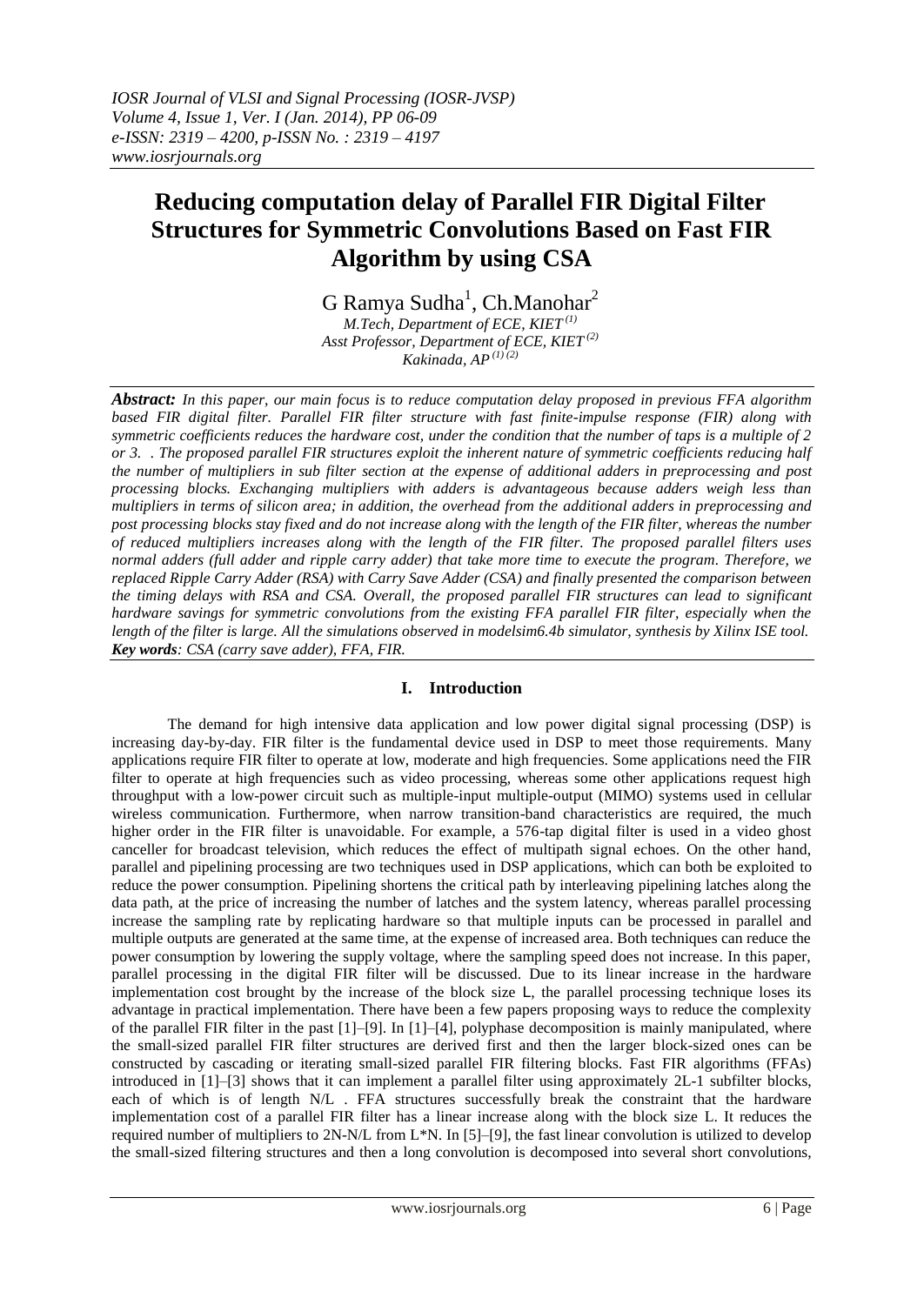i.e., larger block-sized filtering structures can be constructed through iterations of the small-sized filtering structures.

However, in both categories of method, when it comes to symmetric convolutions, the symmetry of coefficients has not been taken into consideration for the design of structures yet, which can lead to a significant saving in hardware cost. In this paper, we provide new parallel FIR filter structures based on FFA consisting of advantageous polyphase de-compositions, which can reduce amounts of multiplications in the subfilter section by exploiting the inherent nature of the symmetric coefficients, compared to the existing FFA fast parallel FIR filter structure. This paper is organized as follows. A brief introduction of FFAs is given in Section II. In Section III, the proposed parallel FIR filter structures are presented. Section IV investigates the proposed CSA in FFA. In Section V, shows the experimental results. Section VI gives the conclusion.

## **II. Fast Fir Algorithm (FFA)**

Consider an N-tap FIR filter which can be expressed in the general form as

$$
y(n) = \sum_{i=0}^{n} h(i)x(n-i), \qquad n = 0, 1, 2, \dots, \infty \tag{1}
$$

where is an infinite-length input sequence and are the length- FIR filter coefficients. Then, the traditional 0 parallel FIR filter can be derived using polyphase decomposition as [3]

$$
\sum_{p=0}^{L-1} Y_p(z^L) z^{-p} = \sum_{q=0}^{L-1} X_q(z^L) z^{-q} \sum_{r=0}^{L-1} H_r(z^L) z^{-r}
$$
 (2)

$$
\begin{array}{lll} \text{where} & X_q &= \sum_{k=0}^\infty z^{-k} x(Lk+q), \! H_r &= \sum_{k=0}^{\infty} z^{-k} x(Lk+q), \! H_r &= \sum_{k=0}^{\infty} z^{-k} x(Lk+p), \end{array}
$$

For  $p,q,r=0,1,2,3...$ , L-1

# It shows that the traditional FIR filter will require -FIR sub filter blocks of length for implementation.

A.  $2 \times 2$  FFA  $(L = 2)$ 

According to (2), a two-parallel FIR filter can be expressed as

$$
Y_0 + z^{-1}Y_1 = (H_0 + z^{-1}H_1)(X_0 + z^{-1}X_1)
$$
  
=  $H_0X_0 + z^{-1}(H_0X_1 + H_1X_0) + z^{-2}H_1X_1$  (3)

Implying that

$$
Y_0 = H_0 X_0 + z^{-2} H_1 X_1,
$$
  
\n
$$
Y_1 = H_0 X_1 + H_1 X_0.
$$
\n(4)

Equation (4) shows the traditional two-parallel filter structure, which will require four length-N/2 FIR subfilter blocks, two post -processing



Fig. 1. Two-parallel FIR filter implementation using FFA.



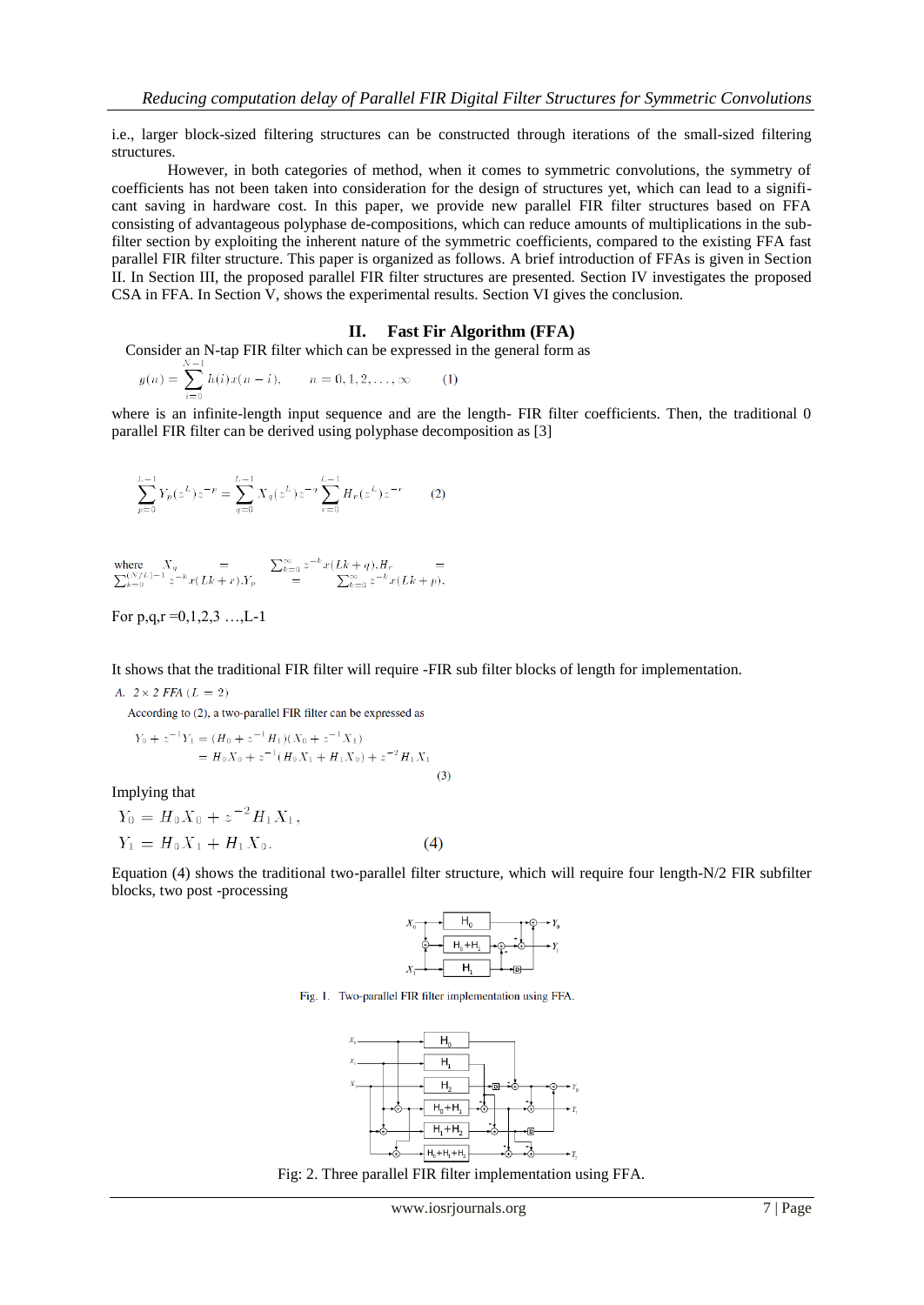adders, and totally 2N multipliers and2N-2 adders. However, (4) can be written as

$$
Y_0 = H_0 X_0 + z^{-2} H_1 X_1
$$
  
\n
$$
Y_1 = (H_0 + H_1)(X_0 + X_1) - H_0 X_0 - H_1 X_1.
$$
 (5)

The implementation of (5) will require three FIR subfilter blocks of Length N/2, one preprocessing and three post-processing adders, and 3N/2 multipliers and 3(N/2 -1)+4 adders, which reduces approximately one fourth over the traditional two-parallel filter hardware cost from  $(4)$ . The two-parallel  $(L=2)$  FIR filter implementation using FFA obtained from (5) is shown in Fig. 1.

$$
B. 3X3 FFA (L=3)
$$

By the similar approach, a three-parallel FIR filter using FFA can be expressed as  $Y_0 = H_0 X_0 - z^{-3} H_2 X_2 + z^{-3}$  $\times$  [ $(H_1 + H_2)(X_1 + X_2) - H_1X_1$ ]  $Y_1 = [(H_0 + H_1)(X_0 + X_1) - H_1X_1]$  $-(H_0X_0-z^{-3}H_2X_2)$  $Y_2 = [(H_0 + H_1 + H_2)(X_0 + X_1 + X_2)]$  $-[(H_0 + H_1)(X_0 + X_1) - H_1X_1]$  $-[(H_1 + H_2)(X_1 + X_2) - H_1X_1].$  $(6)$ 

The hardware implementation of (6) requires six length-N/3FIR sub filter blocks, three preprocessing and seven post processing adders, and three N multipliers and 2N+4 adders, which has reduced approximately one third over the traditional three-parallel filter hardware cost. The implementation obtained from (6) is shown in Fig. 2.

## **III. Symmetric Convolutions based on FFA Structures**

The main idea behind the proposed structures is actually pretty intuitive, to manipulate the polyphase decomposition to earn as many subfilter blocks as possible which contain symmetric coefficients so that half the number of multiplications in the single subfilter block can be reused for the multiplications of whole taps, which is similar to the fact that a set of symmetric coefficients would only require half the filter length of multiplications in a single FIR filter. Therefore, for an N-tap L-parallel FIR filter the total amount of saved multipliers would be the number of subfilter blocks that contain symmetric coefficients times half the number of multiplications in a single subfilter block 2N/L.



Fig:3 Proposed two-parallel FIR filter implementation



Fig. 4. Proposed three-parallel FIR filter implementation.

## **IV. Proposed [Carry-Save Adder](https://www.google.co.in/url?sa=t&rct=j&q=&esrc=s&source=web&cd=1&cad=rja&ved=0CCoQFjAA&url=http%3A%2F%2Fen.wikipedia.org%2Fwiki%2FCarry-save_adder&ei=EgCnUuHZKdCqrAecv4DgDw&usg=AFQjCNGEE2UD2hahs4K1ZR5wZS1wITXS5A) in FFA**

A carry-save adder is a type of [digital adder,](http://en.wikipedia.org/wiki/Adder_(electronics)) used in computer microarchitecture to compute the sum of three or more n-bit numbers in [binary.](http://en.wikipedia.org/wiki/Binary_numeral_system) It differs from other digital adders in that it outputs two numbers of the same dimensions as the inputs, one which is a sequence of partial sum bits and another which is a sequence of [carry](http://en.wikipedia.org/wiki/Carry_(arithmetic)) bits. Consider the sum: